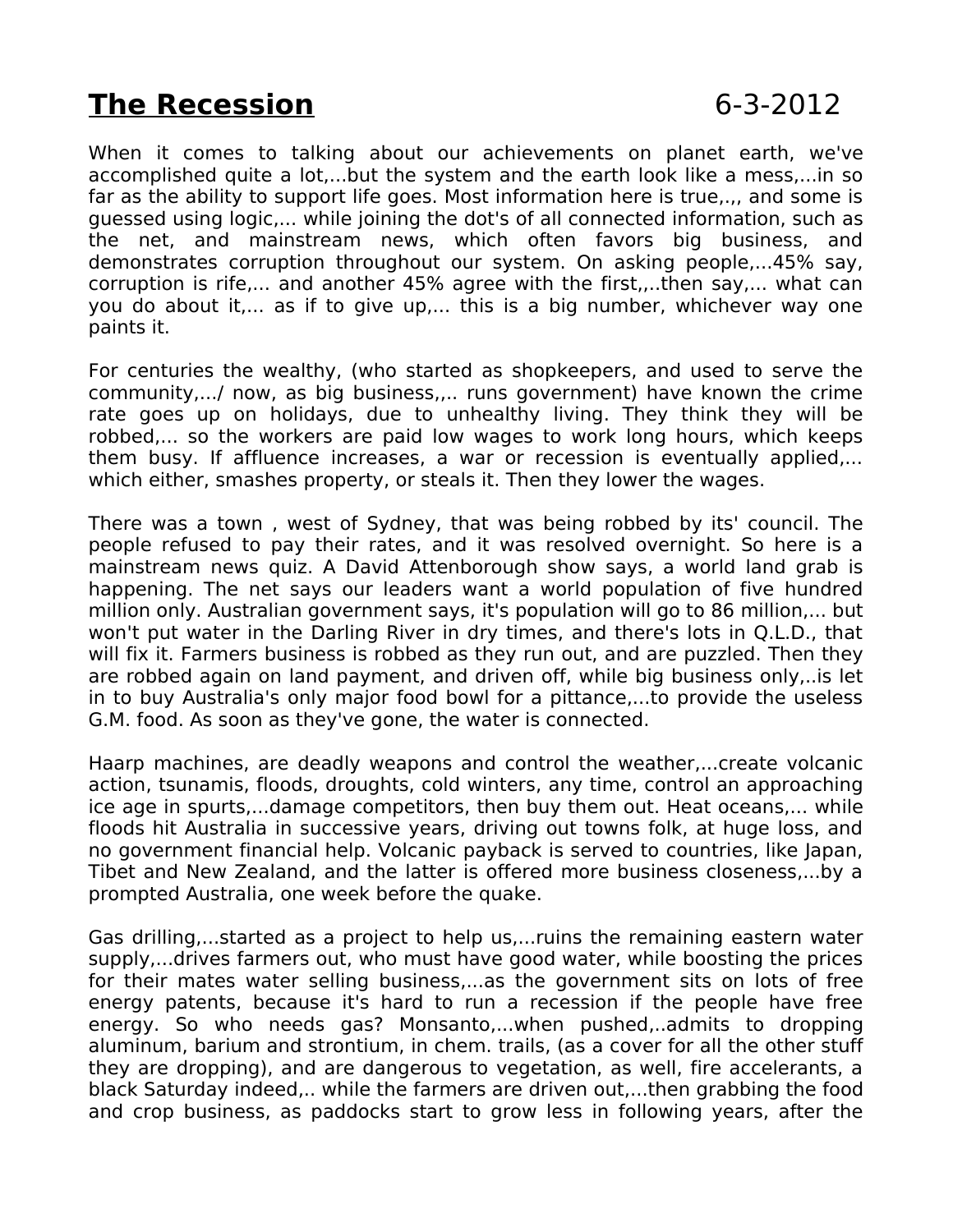onslaught of aluminum. They threaten the natural seed growers and replace it with something that couldn't happen naturally,...then when the recession hits,...natural seed that was the mainstay, and carried the people through all recessions is gone. Water companies buy all available water aquifers, as the U.S. just bought one of Australia's biggest,...while the Great Lakes near Canada are drained and sold to china, then put into bottles that react badly with plastic.

A current magazine says, the lakes are radioactive. Basics,..like gas and electricity are put up to speed up the recession. As the country is softened up for a recession, the flooding,...greens up the land, so it looks good for the new foreign buyers. Once food and water is concentrated into small areas, it can be withheld from people, in a revolt with few troops,...while supermarkets can run out of food in three days.

It's said there is a scam on lab made lime disease in Australia,...that only the U.S. treats properly, whilst those concerned wonder why everyone on the plane got sprayed as they entered Australia 18 years back. G.M. has sat on a perfectly good electric car during a polluted ten years. When business over fished the world with bigger ships, they picked Japan, (which has consumed whales for centuries),...to kill whales, dolphins and porpoises, because they eat the food that supply the fish and the highly important sea makes 80% of all oxygen.

A lot of market items kill, mobile phones, microwaves, TV's, electricity, pharmaceuticals, modern medicine, town water and petroleum products. That's the quiz. Most items mentioned here, happen all over the world, and more in some places. The only way out of this corruption, is to have a peaceful revolution worldwide, to make a brand new system. Only peace and kindness can work in that situation and nothing less. The world is a paradise, and has a brilliant repair system, if given a chance.

While thirty six states where ruined as a result of drilling for natural gas in the U.S. it appears not many city folk stood up for them and complained, or so it might appear,...which tells me that the effects of fluoride might have been responsible. It's been said that Hitler was helped by chemists during the war to pacify prisoners by dosing them with fluoride which comes from the strongest family of poisons. This leads one to the idea of it's use in western society and the fact that in Australia's parliament,.. laws and or bills are changed at night, while the workers sleep. Also it is true that Queensland had bad teeth problems which were improved with fluoride which exists naturally in some water, but I suppose the amount could be tweaked up to higher than one needs. A man by the name of Fritz Der Meer was working for a pharmaceuticals company ,..I G Faben in Germany during the war who were supplying the gas for places like Auschwitz amongst other things. When the war ended Der Meer was jailed for war crimes, for a period of six years. While in jail he was commissioned to set up a list of rules denouncing and shutting down natural medicine, to suit, I guess pharmaceuticals companies all over the western world. That list of rules is now called Codex, Alimentarious, and every year since then natural medicine has been slowly abandoned and the latest claim on TV was,... what proof has it of working, to